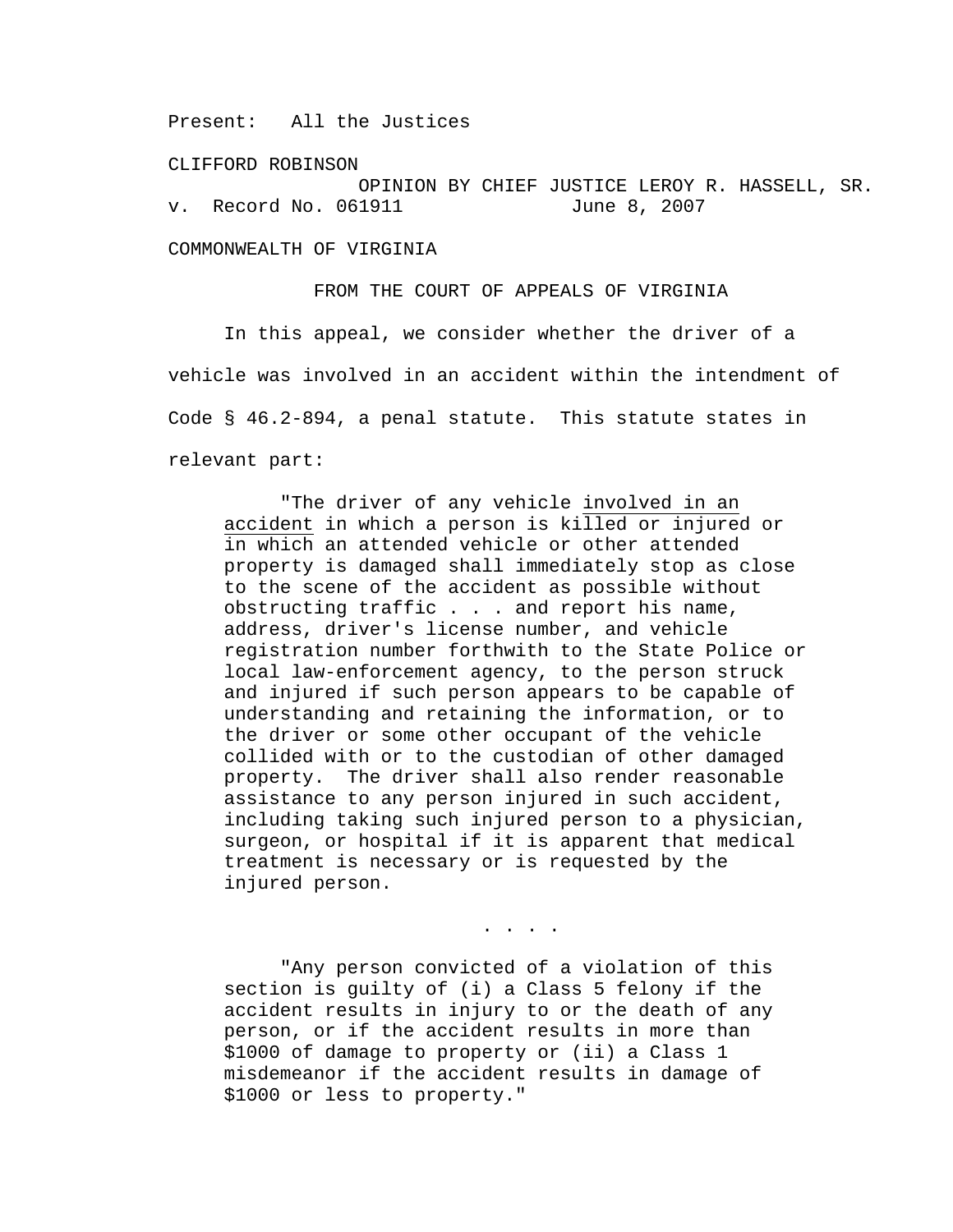Clifford Robinson, Jr., was indicted by a Spotsylvania County grand jury for reckless driving and for the felony failure to stop and provide certain information in violation of Code § 46.2-894. At a bench trial, the circuit court convicted Robinson of reckless driving and fixed his punishment at six months in jail. The circuit court convicted Robinson of violating Code § 46.2-894 and fixed his punishment at two years imprisonment, which was suspended, and a fine of \$1,000. The Court of Appeals affirmed the judgment of the circuit court. Robinson v. Commonwealth, 48 Va. App. 623, 633 S.E.2d 737 (2006). We awarded Robinson an appeal limited solely to a review of his conviction based upon the violation of Code § 46.2-894.

 The following evidence was adduced at trial. On June 2, 2004, around noon, Robinson was driving a sports utility vehicle on Gordon Road in Spotsylvania County. He stopped his vehicle to comply with a traffic control signal at the intersection of Gordon Road and Harrison Road. Christine Antonuccio, who was driving a Mustang automobile, stopped her car beside Robinson's vehicle, at the same intersection. The traffic light was red. Justin Antonuccio, who was four years old, was seated in the rear of Christine Antonuccio's car.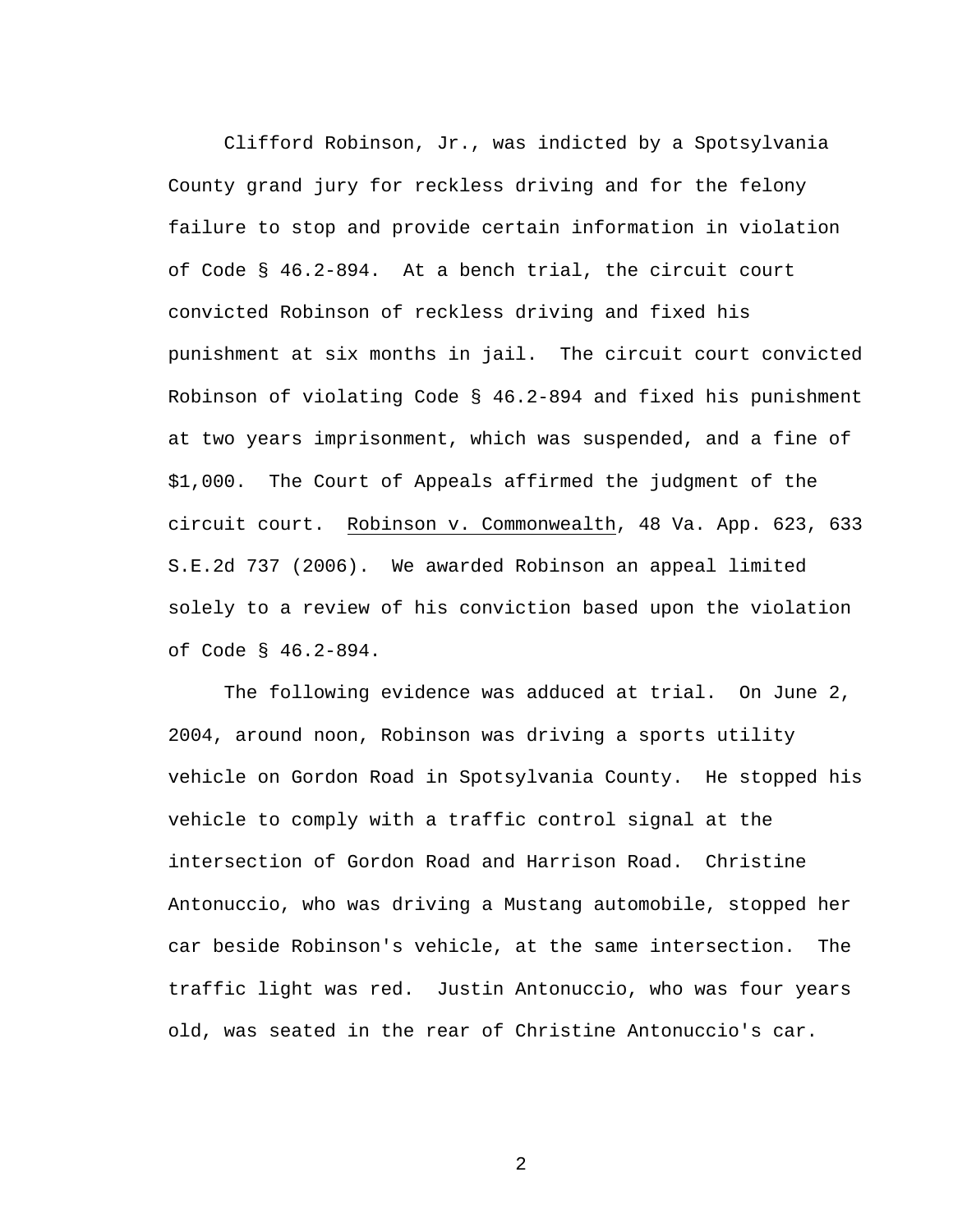Gordon Road consists of four lanes; two lanes permit motor vehicle operators to travel north, and the other two lanes permit motor vehicle operators to travel south. The posted speed limit is 40 miles per hour. Approximately onetenth of a mile immediately south of the intersection where Robinson and Antonuccio had stopped their vehicles, the two lanes of travel on Gordon Road gradually merge into a single lane. Two traffic signs contain the following warnings: "Single Lane Ahead" and "Merge Right." Robinson's vehicle was situated in the right lane, and he had the right-of-way. Antonuccio's vehicle was situated in the left lane, which merged into Robinson's lane, and she was required to yield the right-of-way.

There were no imperfections on the surface of the road. The road was dry; the sun was shining; and visibility was clear.

Once the traffic control signal changed to green, Robinson and Antonuccio began to drive their respective vehicles south on Gordon Road. As Robinson began to drive his vehicle, Antonuccio accelerated her car, and the two vehicles were "side by side." Franklin McNeal Fleming, a deputy sheriff with the Spotsylvania County Sheriff's Office, testified about the following facts Robinson had provided during Fleming's investigation of the accident.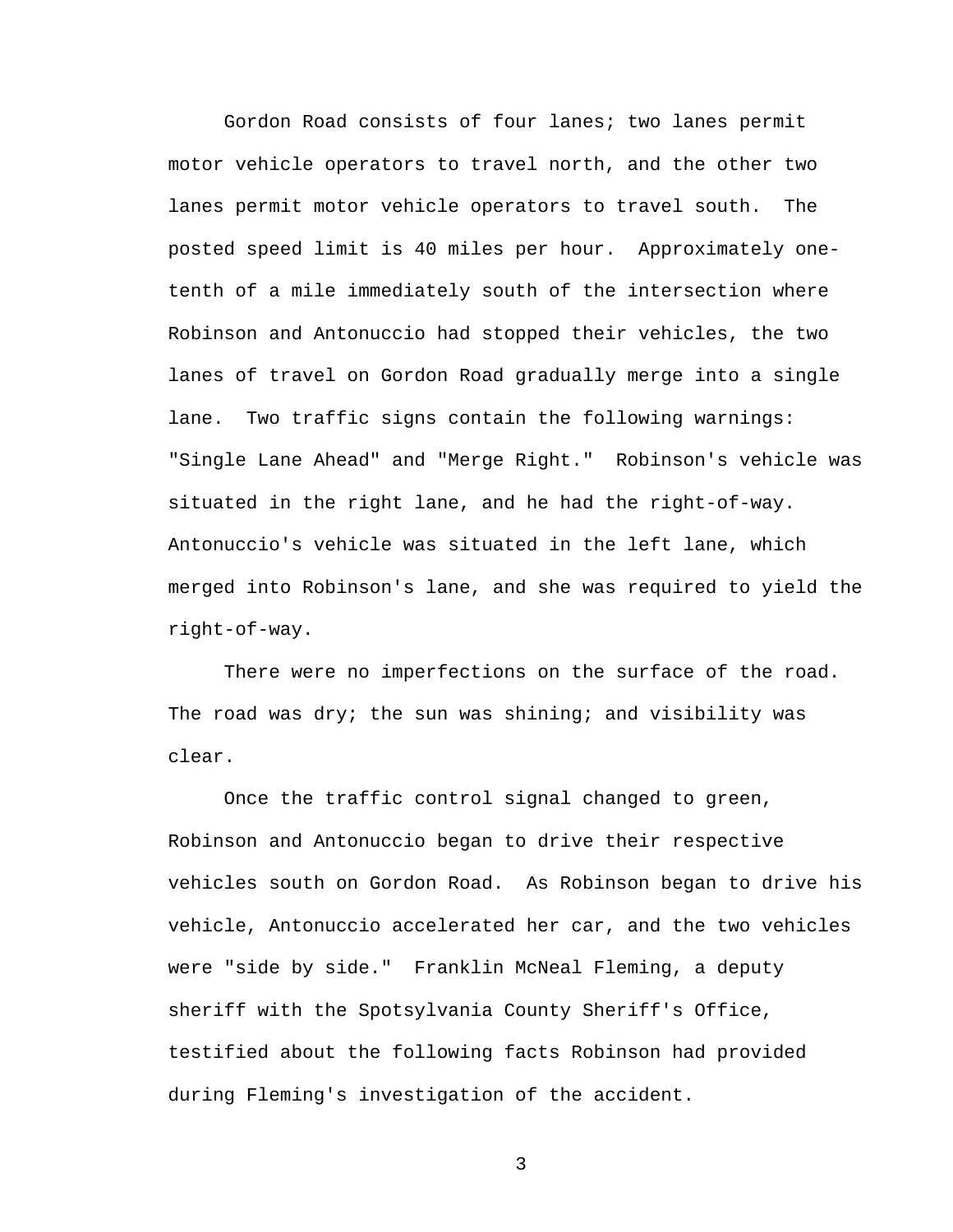"[Robinson] was sitting at the light at Harrison Road on Gordon Road. He was in the curb lane at the traffic signal, and the signal was red. He looked to his left and he saw a red car pull up alongside of him. He couldn't see who was driving the vehicle.

"When the light turned green, [Robinson] started to drive off. At that time the red car started to accelerate and was keeping steady with him, side by side. [Robinson] was in the proper lane. The red car had to merge in front of him. The red car kept coming at the same speed. Mr. Robinson stated, having lived in the area for 17 years, he had seen other cars in the left lane cut off drivers in that right lane, referring to the lane that he was in.

 "[Robinson] did say, quote, after 30 years in the Marine Corps, I wasn't backing down. He continued to drive at the same time the red car continued to speed up. As they approached the spot where the two lanes merge he backed down. The red car had too much horsepower for his vehicle, and if he hadn't slowed down [Robinson] would have crashed.

 "After the red car was in front of [Robinson], it started – went out of control and the car hit some trees. [Robinson] drove past the crash and then turned around and drove back to the – to the driveway nearest the crash.

"And there was a . . . gentleman - he didn't know the gentleman's name – that was trying to pull some tree branches off of the car. [Robinson] exited his vehicle and met the . . . man at the car and he, himself, pulled limbs off of the vehicle and attempted to, to get to the female who was still inside the car. At that point he noticed she was moving and she was making some sounds, but he couldn't tell what sounds that they were.

 "A short time later a trooper appeared. And at that time the trooper allowed a gentleman in a van to leave, and that's when [Robinson] left the scene. He stated he did not want any part of what had happened."

Fleming testified that he asked Robinson why he had not permitted Antonuccio to drive her car in front of his vehicle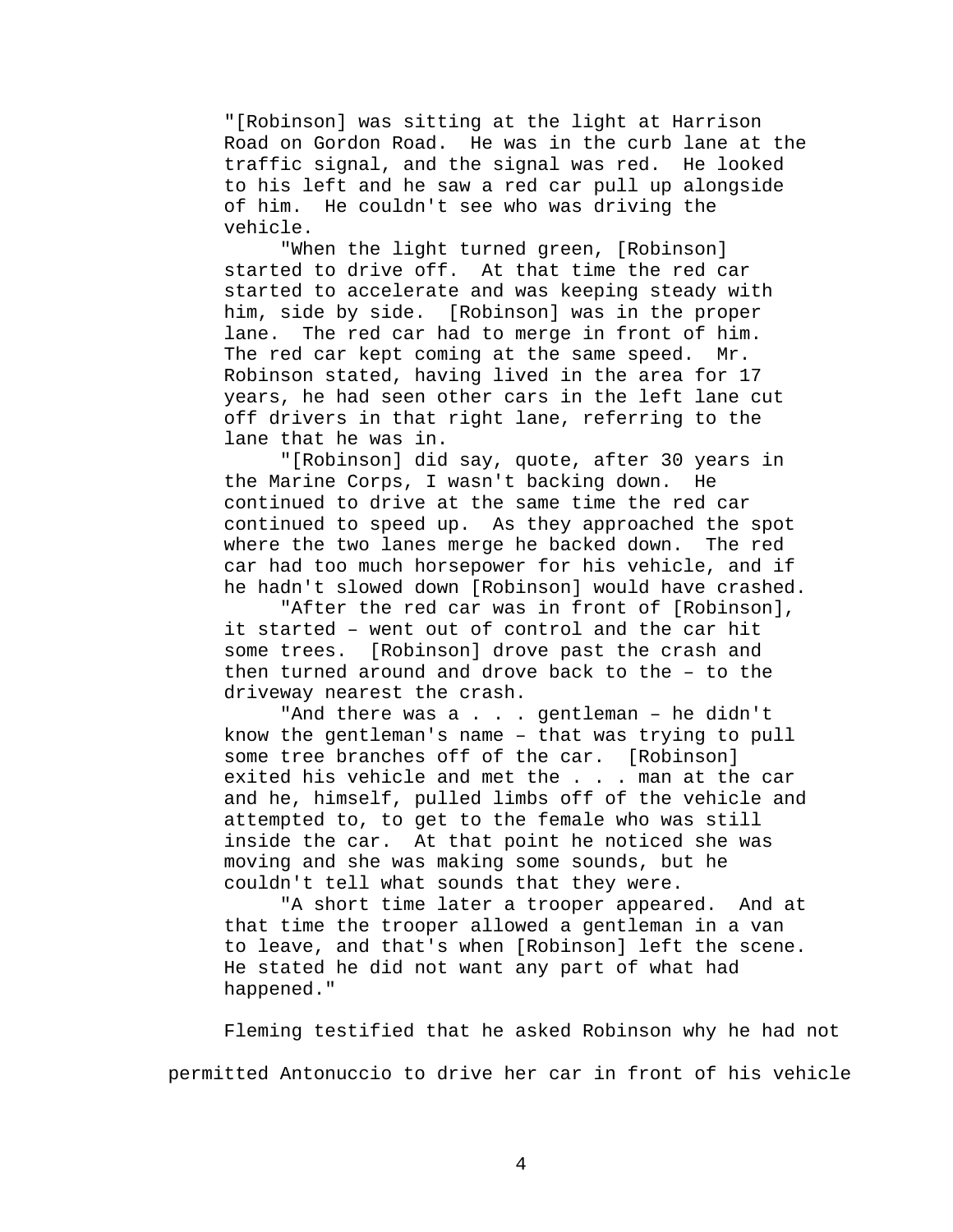and thereby merge. Robinson responded that "he was frustrated about people cutting others off all the time when they tried to merge at that location." Robinson told Fleming that Robinson was traveling between 45 and 50 miles per hour when Antonuccio tried to enter into his lane of travel. There was no physical contact between Antonuccio's car and Robinson's vehicle.

Robinson testified that when the traffic control light turned green, he "inten[ded] to lead in such a way that [Antonuccio] could come in behind [his vehicle]." Robinson accelerated his vehicle "briskly," thereby preventing Antonuccio from merging her car in front of his vehicle. When Antonuccio refused to reduce the speed of her car, Robinson "backed down because both lives were endangered [and] the cars would have collided."

 Fleming concluded, based upon his examination of Antonuccio's speedometer after the accident, that she was traveling 76 miles per hour when she lost control of her car. Fleming testified that Antonuccio's car "went into a yaw." According to Fleming, a yaw occurs "when the tires are still rotating as the rubber is scrubbing against the roadway pavement. Unlike a skid mark where you have a heavy black line, with a yaw you actually [have] striations of the tire and the tire tread as it's still in motion."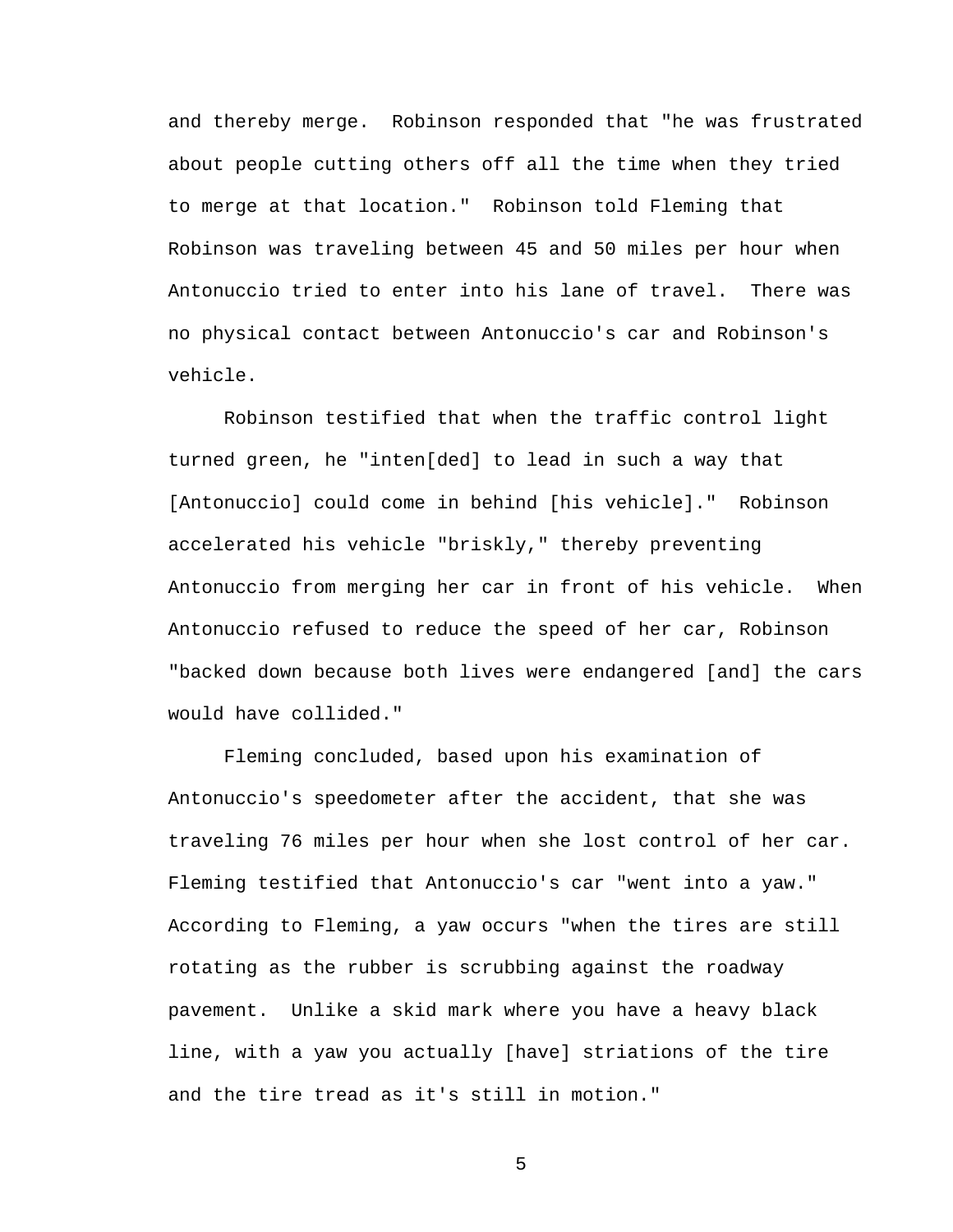Antonuccio's car created 150 feet of yaw marks on the road surface, and she never applied her brakes. After her car left the roadway, the car traveled 38 feet and "crashed" into a tree. The car struck another tree, and the car was "almost cut in half." Antonuccio and her child died as a result of injuries they incurred from the accident.

Fleming testified without objection that after Antonuccio drove her car "totally inside" the merged lane, she had ample opportunity to slow down. There were approximately "a hundred fifty to two hundred feet from the end of the merge, or the end of the left lane, to the point where [the] yaw mark begins."

The day after the accident, sheriff's deputies, who had received an anonymous tip, visited Robinson at his home. They discussed the accident with him. They examined his sports utility vehicle. They observed "pits and . . . cracks" in the windshield and damage caused by gravel and rock debris when Antonuccio's car left the roadway and traveled on the gravel shoulder.

 Robinson argued in the Court of Appeals, and argues in this Court, that he was not involved in the accident within the intendment of Code § 46.2-894. He contends that Antonuccio lost control of her vehicle after he had reduced the speed of his car to allow her to merge into his lane of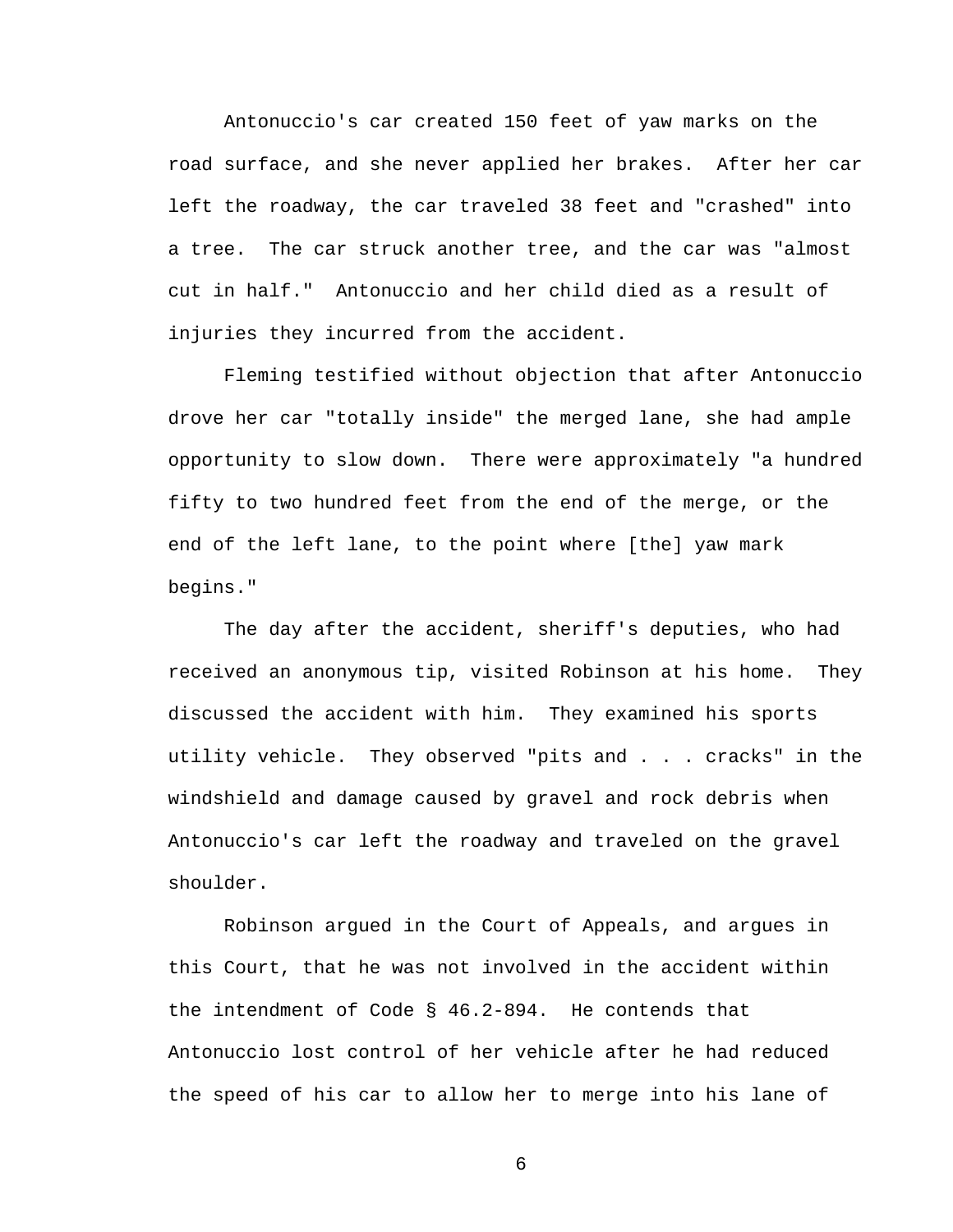travel, although he had the right-of-way. He argues that Antonuccio lost control of her car because of her rapid acceleration or excessive speed. Continuing, Robinson states that the circuit court found that he was not responsible for the accident and that he did not cause the deaths of Antonuccio and her child. Responding, the Commonwealth asserts that Robinson was involved in the accident.

 This Court has not had an occasion to discuss the meaning of the word "involved" within the intendment of Code § 46.2- 894. "Involved" is not defined within Code § 46.2-894 or elsewhere in the Code of Virginia.

The construction of a statute is a question of law that we review de novo upon appeal. Farrakhan v. Commonwealth, 273 Va. 177, 180, 639 S.E.2d 227, 229 (2007); Dowling v. Rowan, 270 Va. 510, 519, 621 S.E.2d 397, 401 (2005). When construing penal statutes, a court must not add to the words of the statute, nor ignore its actual words, and must strictly construe the statute and limit its application to cases falling clearly within its scope. Farrakhan, 273 Va. at 181, 639 S.E.2d at 230; Turner v. Commonwealth, 226 Va. 456, 459, 309 S.E.2d 337, 338 (1983). Additionally, "every part of a statute is presumed to have some effect and no part will be considered meaningless unless absolutely necessary." Hubbard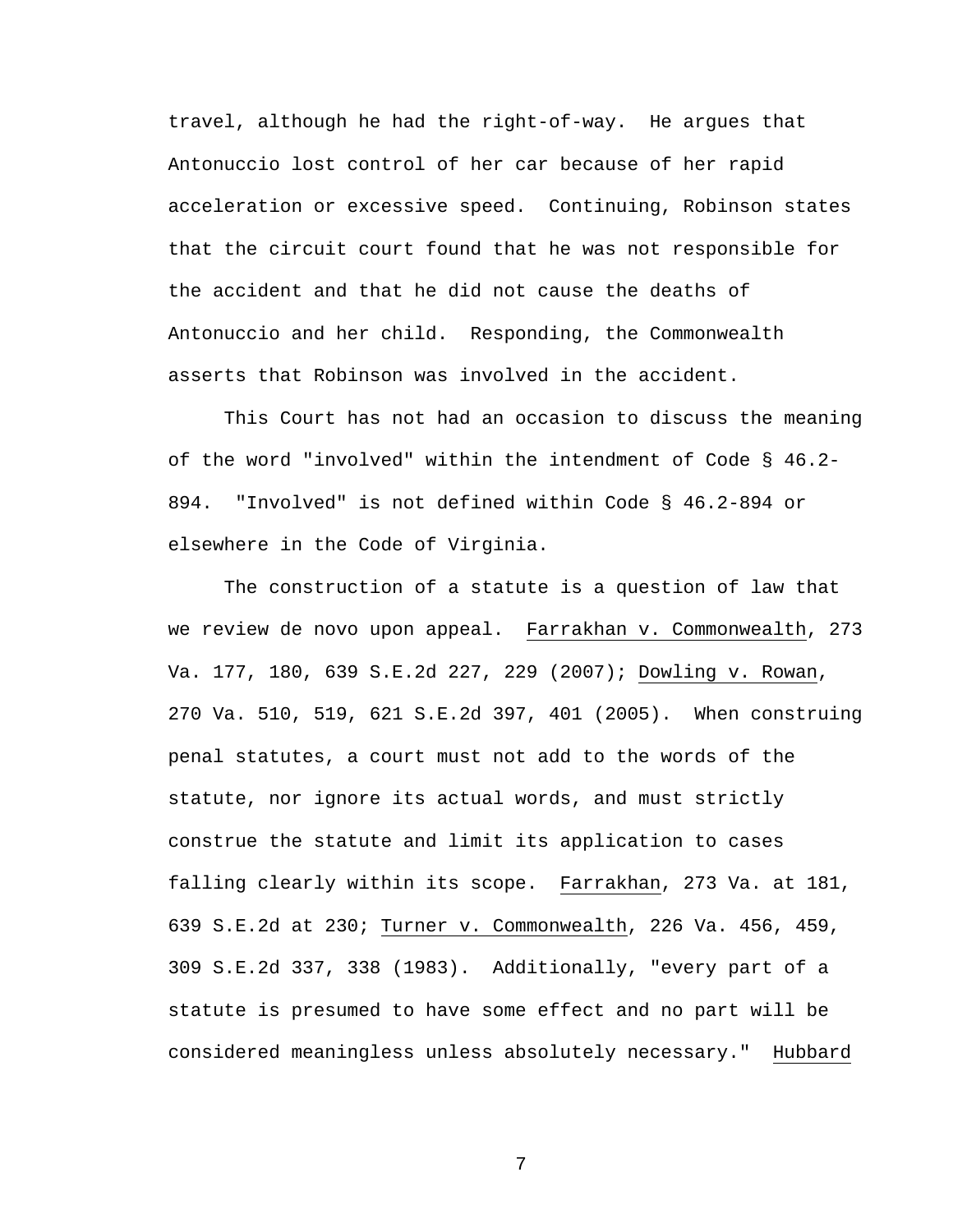v. Henrico Ltd. Partnership, 255 Va. 335, 340, 497 S.E.2d 335, 338 (1998).

 The Commonwealth urges this Court to apply the definitions of "involve" that the Court of Appeals utilized. The Court of Appeals relied upon numerous dictionary definitions of the word "involve" and concluded that Robinson's conduct was within the intendment of Code § 46.2- 894. The Court of Appeals stated in its opinion:

" 'Involve' is defined, in pertinent part, as 'to draw in as a participant,' to 'implicate,' 'to relate closely,' to 'connect,' 'to have an effect on,' to 'concern directly,' to 'affect.' " Webster's Third New International Dictionary 1191 (1993). Nothing in these definitions suggests that, for purposes of determining criminal liability under Code § 46.2-894, a driver must have legally caused an accident in order to be considered 'involved' in the accident."

48 Va. App. at 635-36, 633 S.E.2d at 743.

 Upon our review of the language in Code § 46.2-894, we note that the word "involved" is used as a participle modifying a noun. There are 19 definitions of the word "involved" and the word "involve" in Webster's Third New International Dictionary, the source upon which the Court of Appeals relied in its opinion. The use of such expansive definitions of a word in a penal statute is contrary to our well-established principle that when a statute "is penal in nature, it must be strictly construed against the state and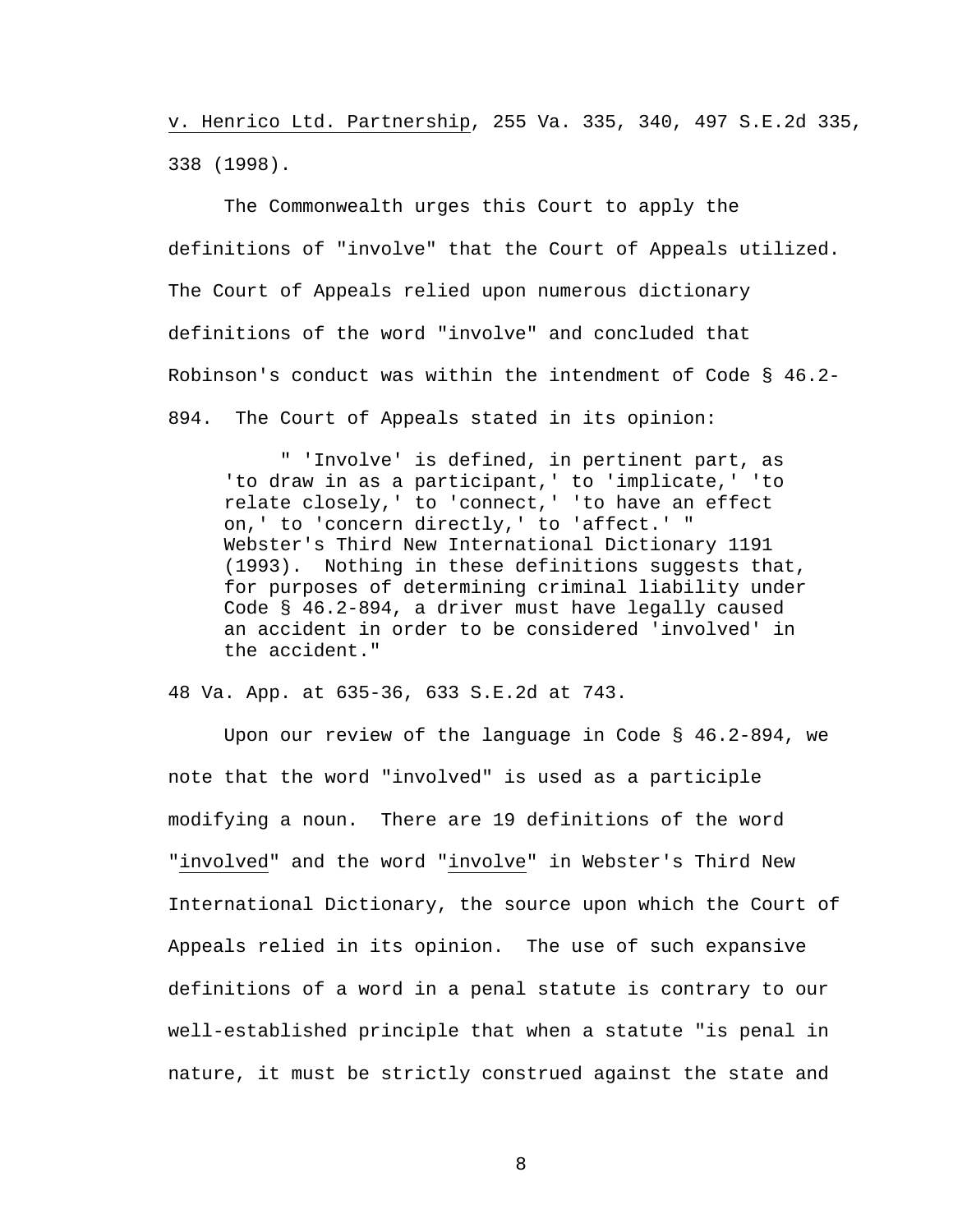limited in application to cases falling clearly within the language of the statute." Turner, 226 Va. at 459, 309 S.E.2d at 338.

 We explained this principle in McKay v. Commonwealth, 137 Va. 826, 830, 120 S.E.2d 138, 139 (1923):

 "A penal statute cannot be extended by implication or construction. It cannot be made to embrace cases not within the letter though within the reason and policy of the law.

 "To constitute the offense the [defendant's conduct] must be both within the letter and spirit of the statute defining it. Those who contend that a penalty is imposed must show that the words of the act distinctly cover the case. No conviction can be had if the words are merely equally capable of a construction that would, and one that would not, inflict the penalty.

 "If a penal statute be so ambiguous as to leave reasonable doubt of its meaning, it is the duty of the court to refuse to impose the penalty."

Accord Berry v. Chesapeake, 209 Va. 525, 526, 165 S.E.2d 291, 292 (1969); Price v. Commonwealth, 209 Va. 383, 385-86, 164 S.E.2d 676, 678-79 (1968); McKinney v. Commonwealth, 207 Va. 239, 243, 148 S.E.2d 829, 831-32 (1966).

The numerous definitions of the word "involve" used by the Court of Appeals would permit a fact finder to find a driver guilty of a felony violation of Code § 46.2-894 even though that driver was lawfully in his or her lane of travel, obeyed all traffic laws, did not have any physical contact with any other vehicle, person, or object, and was not a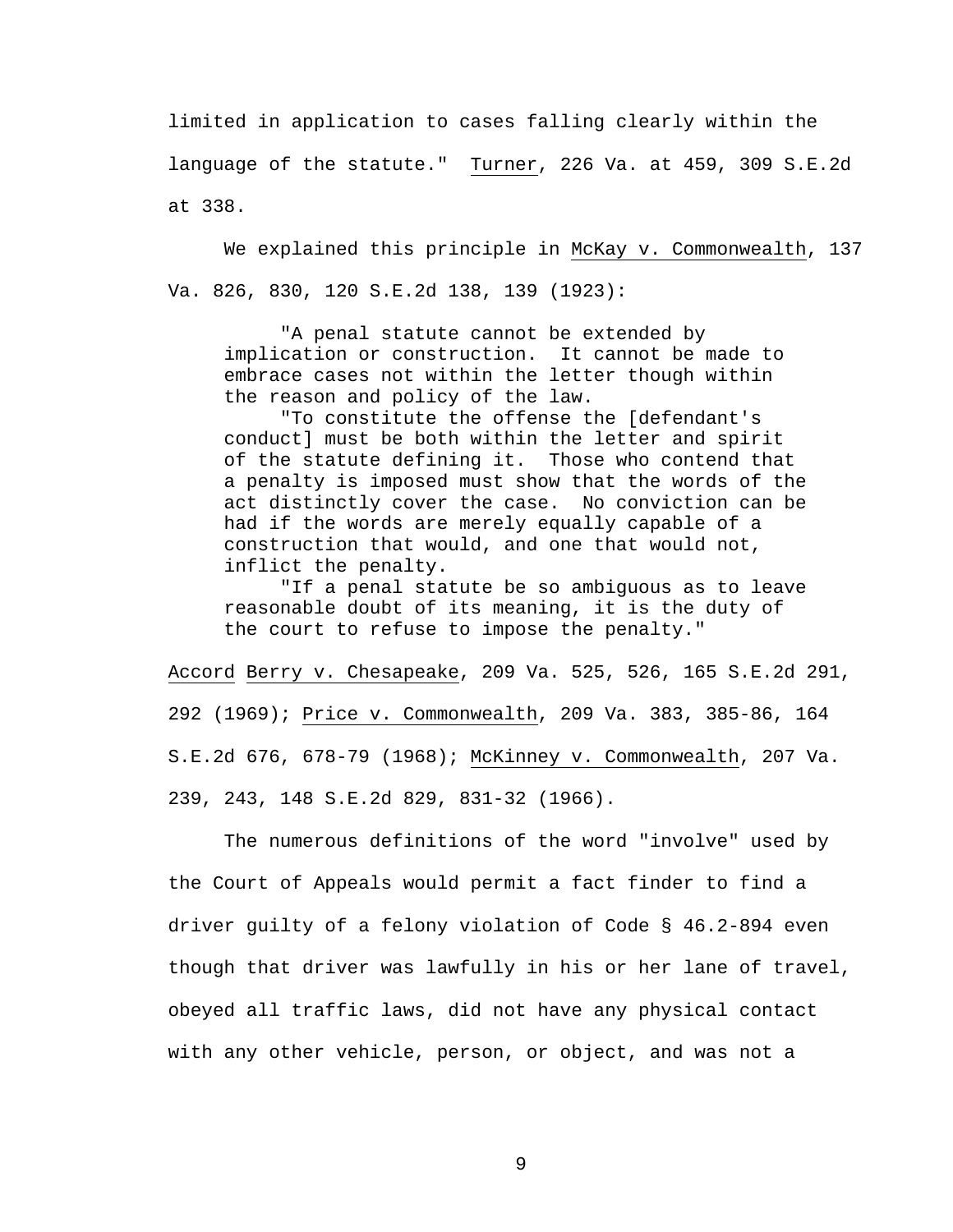proximate cause of the accident. Surely, the General Assembly did not contemplate such an expansive and far-reaching result.

 Upon application of the rule of strict construction and the language contained in Code § 46.2-894, including the word "involved," we conclude that in order for a driver of a vehicle to be involved in an accident within the intendment of the statute, there must be physical contact between the driver's vehicle and another vehicle, person, or object, or the driver of a motor vehicle must have been a proximate cause of an accident. And, we note, that in the application of legal principles pertinent to a finding of proximate causation, we have held that "[t]hese principles are constant whether considered in a civil or criminal context." Gallimore v. Commonwealth, 246 Va. 441, 447, 436 S.E.2d 421, 425 (1993). This definition of the word "involved" within the intendment of Code § 46.2-894 is consistent with the requirement that penal statutes provide clear guidance to the public of the specific conduct that is commanded or proscribed. We have repeatedly held that a statute that creates a criminal offense "must specify with reasonable certainty and definiteness the conduct which is commanded or prohibited . . . so that a person of ordinary intelligence may know what is thereby required of him." Swisher v. Commonwealth, 256 Va. 471, 486, 506 S.E.2d 763, 771 (1998) (quoting Caldwell v. Commonwealth,